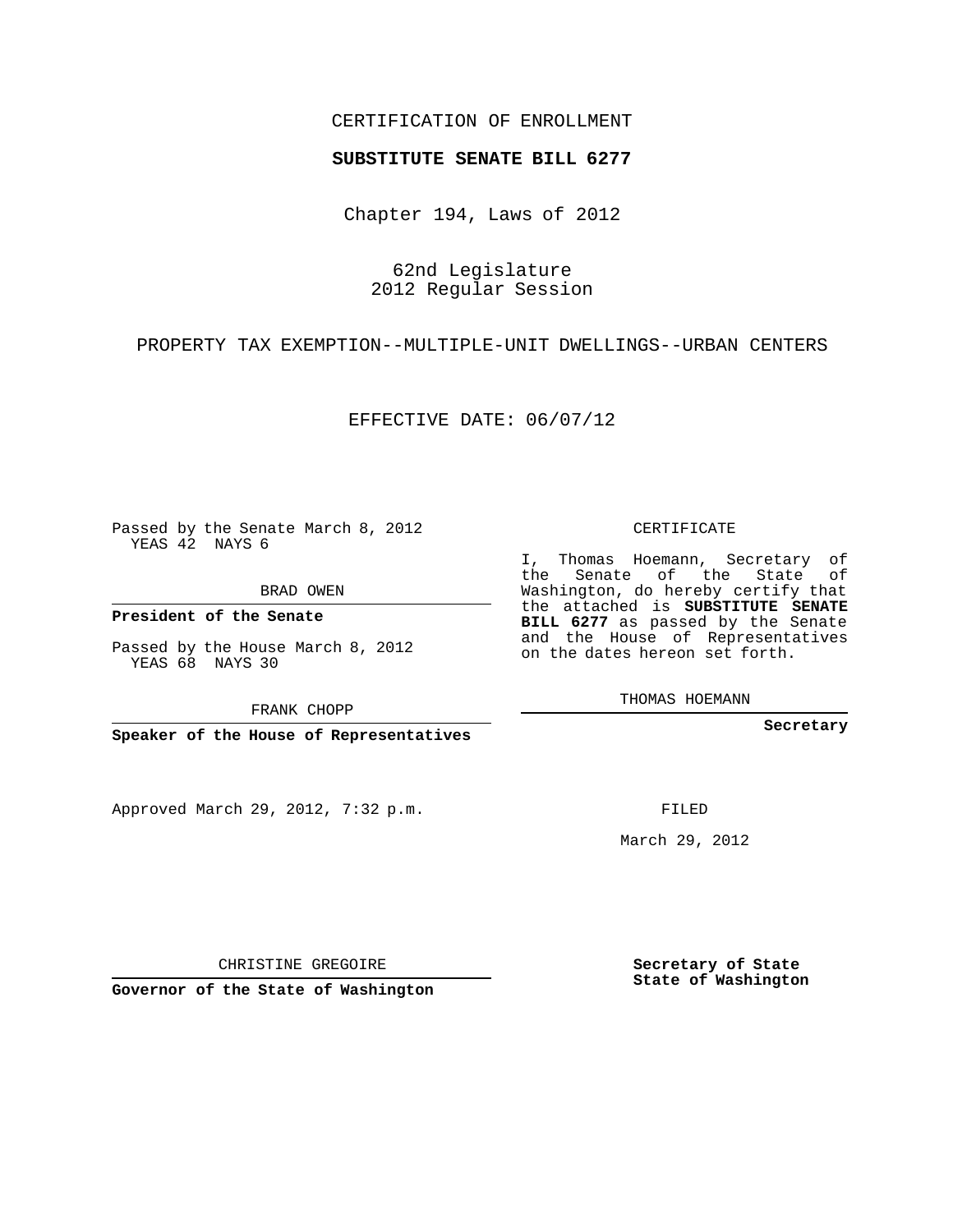## **SUBSTITUTE SENATE BILL 6277** \_\_\_\_\_\_\_\_\_\_\_\_\_\_\_\_\_\_\_\_\_\_\_\_\_\_\_\_\_\_\_\_\_\_\_\_\_\_\_\_\_\_\_\_\_

\_\_\_\_\_\_\_\_\_\_\_\_\_\_\_\_\_\_\_\_\_\_\_\_\_\_\_\_\_\_\_\_\_\_\_\_\_\_\_\_\_\_\_\_\_

AS AMENDED BY THE HOUSE

Passed Legislature - 2012 Regular Session

## **State of Washington 62nd Legislature 2012 Regular Session**

**By** Senate Ways & Means (originally sponsored by Senators Conway, Becker, Kastama, Schoesler, Kilmer, Kohl-Welles, and Regala)

READ FIRST TIME 02/27/12.

 AN ACT Relating to creating authority for counties to exempt from property taxation new and rehabilitated multiple-unit dwellings in certain unincorporated urban centers; amending RCW 84.14.007, 84.14.030, 84.14.040, 84.14.050, 84.14.070, 84.14.090, 84.14.100, and 84.14.110; and reenacting and amending RCW 84.14.010 and 84.14.060.

BE IT ENACTED BY THE LEGISLATURE OF THE STATE OF WASHINGTON:

 **Sec. 1.** RCW 84.14.007 and 2007 c 430 s 2 are each amended to read as follows:

 It is the purpose of this chapter to encourage increased residential opportunities, including affordable housing opportunities, in cities that are required to plan or choose to plan under the growth management act within urban centers where the governing authority of the affected city has found there is insufficient housing opportunities, including affordable housing opportunities. It is further the purpose of this chapter to stimulate the construction of new multifamily housing and the rehabilitation of existing vacant and underutilized buildings for multifamily housing in urban centers having insufficient housing opportunities that will increase and improve residential opportunities, including affordable housing opportunities,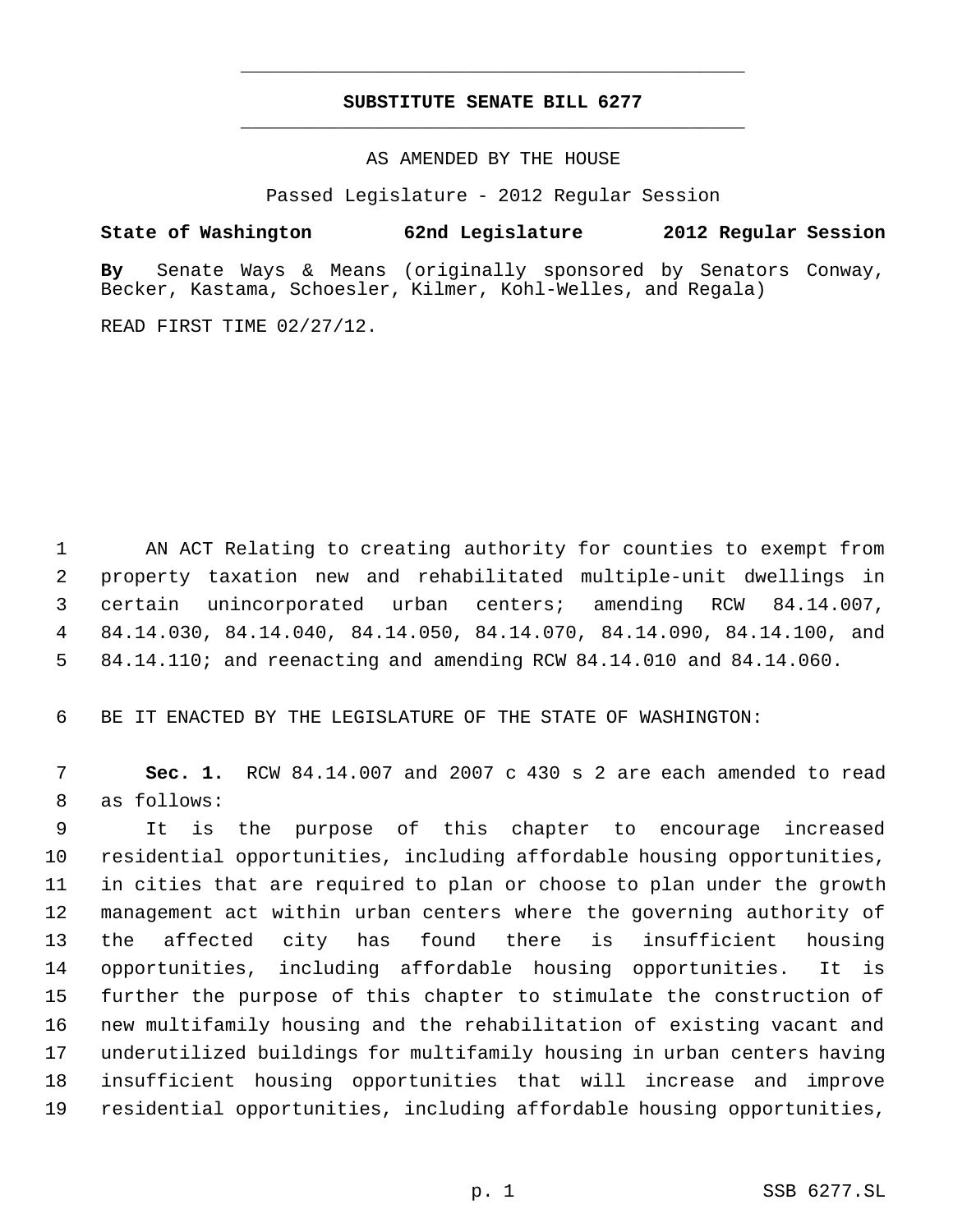within these urban centers. To achieve these purposes, this chapter provides for special valuations in residentially deficient urban centers for eligible improvements associated with multiunit housing, 4 which includes affordable housing. It is an additional purpose of this chapter to allow certain counties to stimulate housing opportunities near college campuses to promote dense, transit-oriented, walkable college communities.

 **Sec. 2.** RCW 84.14.010 and 2007 c 430 s 3 and 2007 c 185 s 1 are each reenacted and amended to read as follows:

 Unless the context clearly requires otherwise, the definitions in this section apply throughout this chapter.

 (1) "Campus facilities master plan" means the area that is defined by the University of Washington as necessary for the future growth and development of its campus facilities for branch campuses authorized under RCW 28B.45.020.

 (2) "City" means either (a) a city or town with a population of at least fifteen thousand, (b) the largest city or town, if there is no city or town with a population of at least fifteen thousand, located in a county planning under the growth management act, or (c) a city or town with a population of at least five thousand located in a county subject to the provisions of RCW 36.70A.215.

 (3) "Affordable housing" means residential housing that is rented by a person or household whose monthly housing costs, including utilities other than telephone, do not exceed thirty percent of the household's monthly income. For the purposes of housing intended for owner occupancy, "affordable housing" means residential housing that is within the means of low or moderate-income households.

 (4) "County" means a county with an unincorporated population of at least three hundred fifty thousand.

 (5) "Household" means a single person, family, or unrelated persons living together.

 $((\langle 5 \rangle)(6)$  "Low-income household" means a single person, family, or unrelated persons living together whose adjusted income is at or below eighty percent of the median family income adjusted for family size, for the county where the project is located, as reported by the United States department of housing and urban development. For cities located in high-cost areas, "low-income household" means a household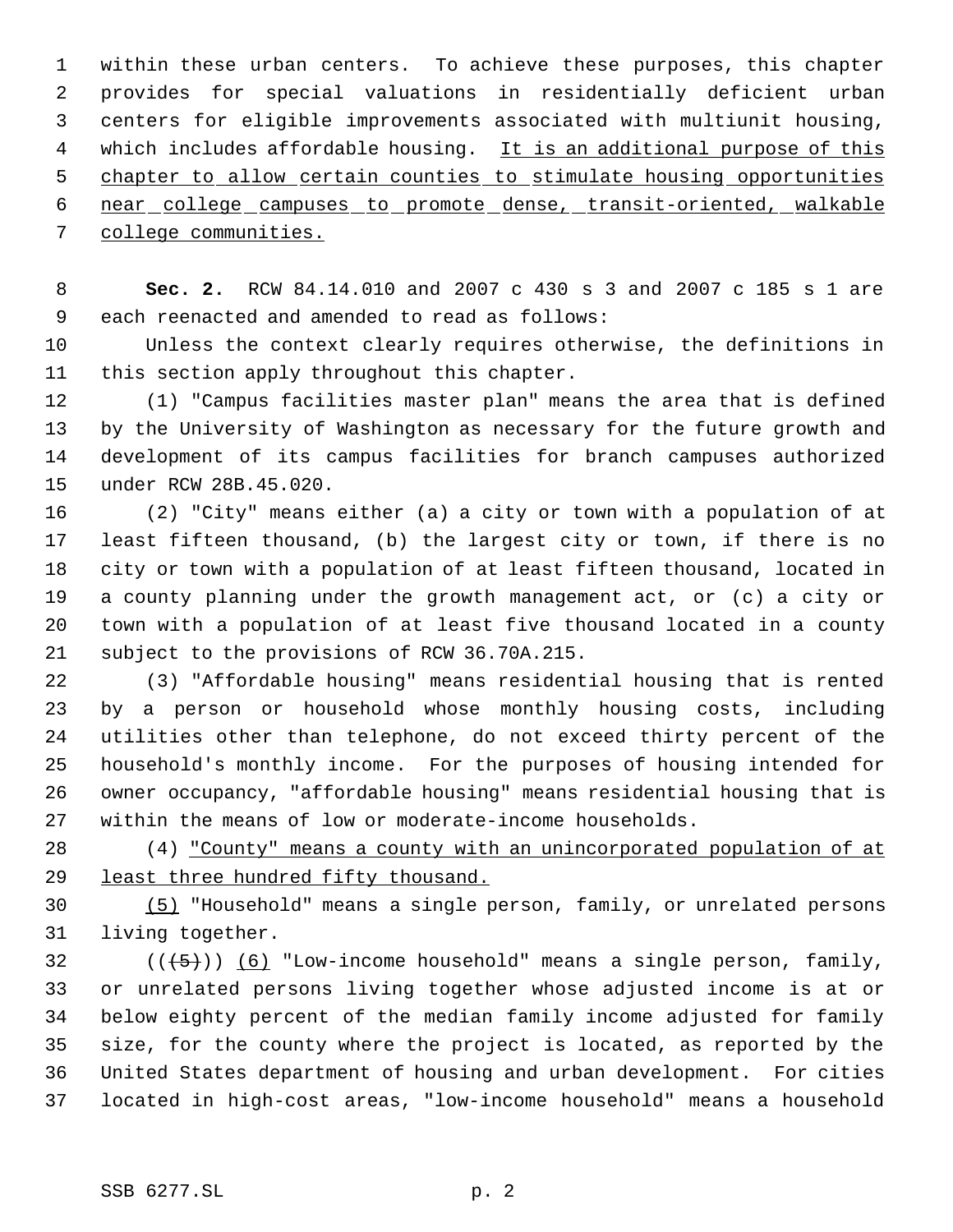that has an income at or below one hundred percent of the median family income adjusted for family size, for the county where the project is located.

 (((6))) (7) "Moderate-income household" means a single person, family, or unrelated persons living together whose adjusted income is more than eighty percent but is at or below one hundred fifteen percent of the median family income adjusted for family size, for the county where the project is located, as reported by the United States department of housing and urban development. For cities located in high-cost areas, "moderate-income household" means a household that has an income that is more than one hundred percent, but at or below one hundred fifty percent, of the median family income adjusted for family size, for the county where the project is located.

14 ( $(\overline{\langle 7 \rangle})$ ) (8) "High cost area" means a county where the third quarter median house price for the previous year as reported by the Washington center for real estate research at Washington State University is equal to or greater than one hundred thirty percent of the statewide median house price published during the same time period.

19  $((+8))$  (9) "Governing authority" means the local legislative 20 authority of a city or a county having jurisdiction over the property for which an exemption may be applied for under this chapter.

22  $((+9))$   $(10)$  "Growth management act" means chapter 36.70A RCW.

23 (( $(10)$ )) (11) "Multiple-unit housing" means a building having four or more dwelling units not designed or used as transient accommodations and not including hotels and motels. Multifamily units may result from new construction or rehabilitated or conversion of vacant, underutilized, or substandard buildings to multifamily housing.

28  $((+11))$   $(12)$  "Owner" means the property owner of record.

 $((+12))$   $(13)$  "Permanent residential occupancy" means multiunit housing that provides either rental or owner occupancy on a nontransient basis. This includes owner-occupied or rental accommodation that is leased for a period of at least one month. This excludes hotels and motels that predominately offer rental accommodation on a daily or weekly basis.

35  $((+13))$   $(14)$  "Rehabilitation improvements" means modifications to existing structures, that are vacant for twelve months or longer, that are made to achieve a condition of substantial compliance with existing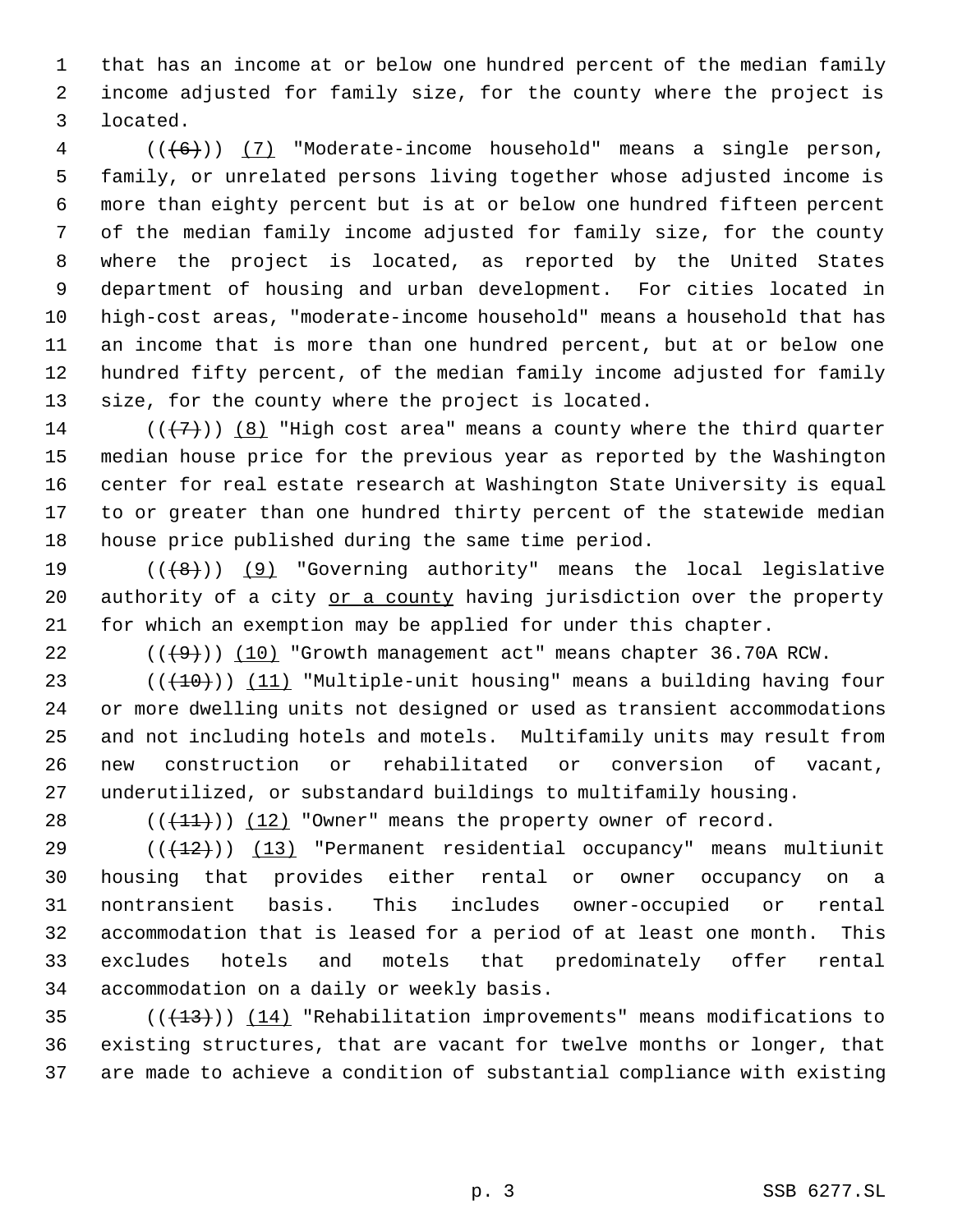building codes or modification to existing occupied structures which increase the number of multifamily housing units.

3 ( $(\overline{+14})$ ) (15) "Residential targeted area" means an area within an urban center that has been designated by the governing authority as a residential targeted area in accordance with this chapter. With respect to designations after July 1, 2007, "residential targeted area" may not include a campus facilities master plan.

8 (( $\left(\frac{15}{15}\right)$ ) (16) "Substantial compliance" means compliance with local building or housing code requirements that are typically required for rehabilitation as opposed to new construction.

11 (( $(16)$ )) (17) "Urban center" means a compact identifiable district where urban residents may obtain a variety of products and services. An urban center must contain:

 (a) Several existing or previous, or both, business establishments that may include but are not limited to shops, offices, banks, restaurants, governmental agencies;

 (b) Adequate public facilities including streets, sidewalks, 18 lighting, transit, domestic water, and sanitary sewer systems; and

 (c) A mixture of uses and activities that may include housing, recreation, and cultural activities in association with either commercial or office, or both, use.

 **Sec. 3.** RCW 84.14.030 and 2007 c 430 s 5 are each amended to read as follows:

 An owner of property making application under this chapter must meet the following requirements:

 (1) The new or rehabilitated multiple-unit housing must be located 27 in a residential targeted area as designated by the city or county;

 (2) The multiple-unit housing must meet guidelines as adopted by the governing authority that may include height, density, public benefit features, number and size of proposed development, parking, income limits for occupancy, limits on rents or sale prices, and other 32 adopted requirements indicated necessary by the city or county. The required amenities should be relative to the size of the project and tax benefit to be obtained;

 (3) The new, converted, or rehabilitated multiple-unit housing must provide for a minimum of fifty percent of the space for permanent residential occupancy. In the case of existing occupied multifamily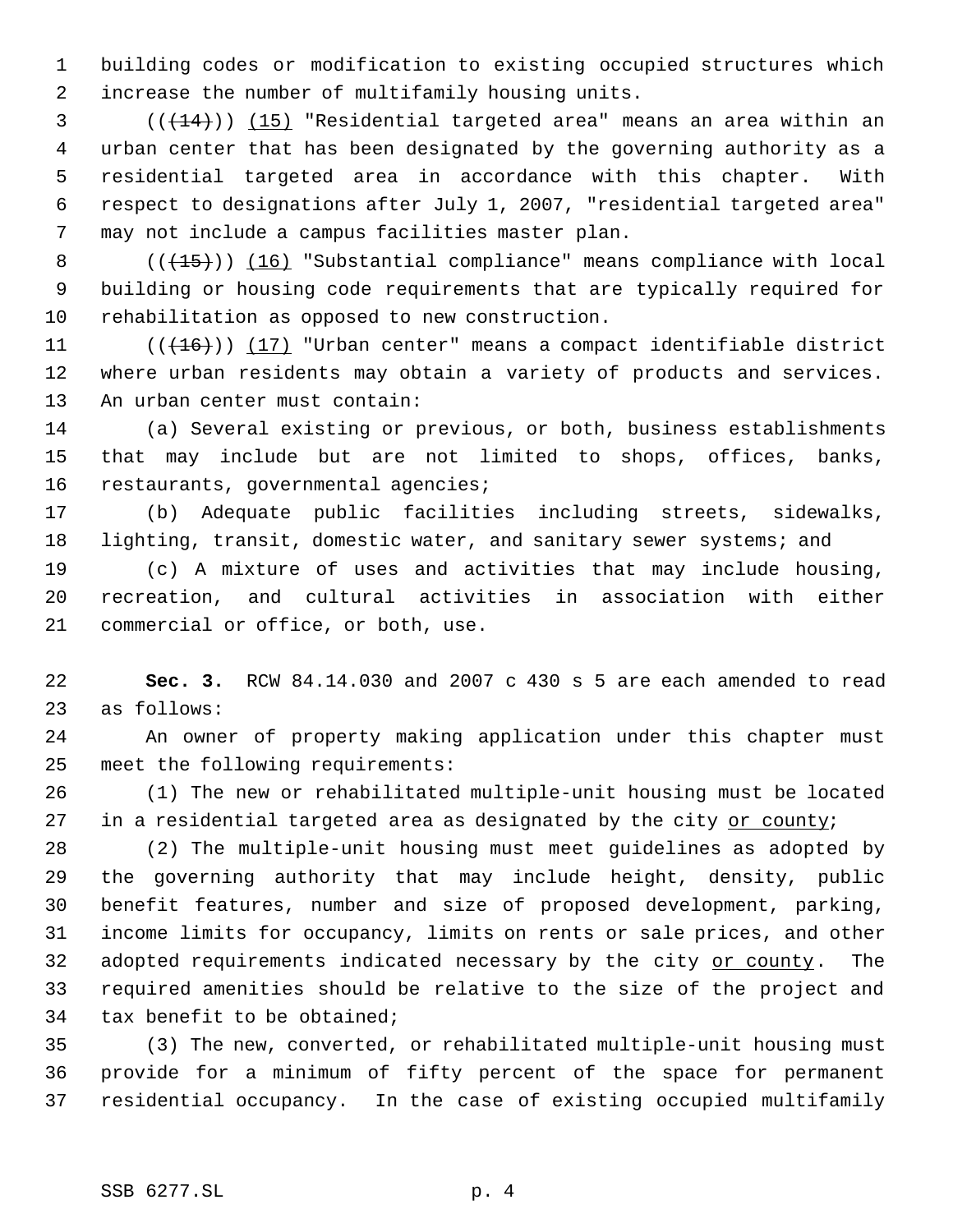development, the multifamily housing must also provide for a minimum of four additional multifamily units. Existing multifamily vacant housing that has been vacant for twelve months or more does not have to provide additional multifamily units;

 (4) New construction multifamily housing and rehabilitation improvements must be completed within three years from the date of approval of the application;

 (5) Property proposed to be rehabilitated must fail to comply with one or more standards of the applicable state or local building or housing codes on or after July 23, 1995. If the property proposed to 11 be rehabilitated is not vacant, an applicant ((shall)) must provide each existing tenant housing of comparable size, quality, and price and 13 a reasonable opportunity to relocate; and

 (6) The applicant must enter into a contract with the city or 15 county approved by the governing authority, or an administrative official or commission authorized by the governing authority, under which the applicant has agreed to the implementation of the development on terms and conditions satisfactory to the governing authority.

 **Sec. 4.** RCW 84.14.040 and 2007 c 430 s 6 are each amended to read as follows:

 (1) The following criteria must be met before an area may be designated as a residential targeted area:

 (a) The area must be within an urban center, as determined by the governing authority;

 (b) The area must lack, as determined by the governing authority, sufficient available, desirable, and convenient residential housing, including affordable housing, to meet the needs of the public who would be likely to live in the urban center, if the affordable, desirable, 29 attractive, and livable places to live were available;  $((and))$ 

 (c) The providing of additional housing opportunity, including affordable housing, in the area, as determined by the governing authority, will assist in achieving one or more of the stated purposes 33 of this chapter; and

 (d) If the residential targeted area is designated by a county, the area must be located in an unincorporated area of the county that is within an urban growth area under RCW 36.70A.110 and the area must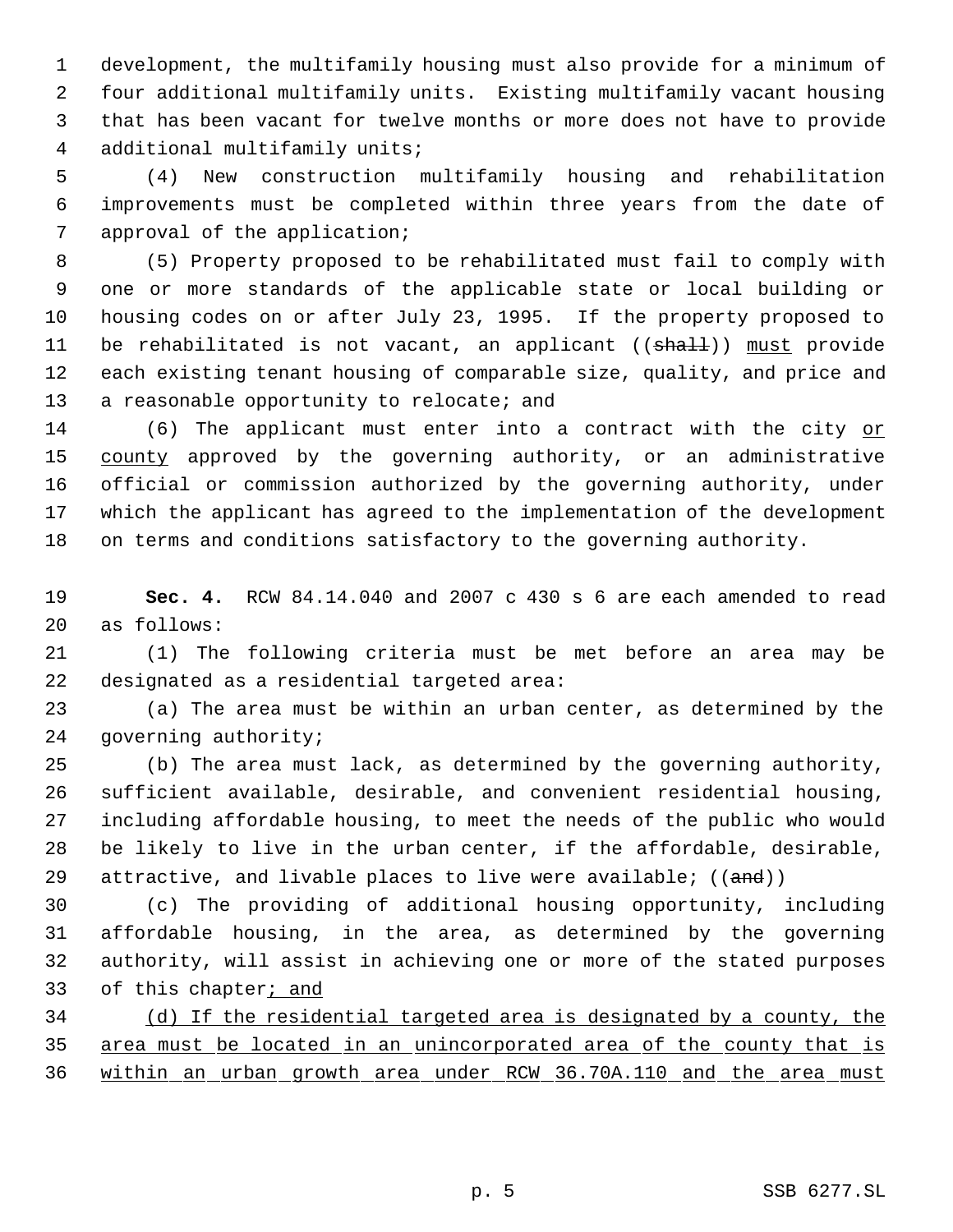include a campus of an institution of higher education, as defined in 2 RCW 28B.92.030, where at least one thousand two hundred students live on campus during the academic year.

 (2) For the purpose of designating a residential targeted area or areas, the governing authority may adopt a resolution of intention to so designate an area as generally described in the resolution. The resolution must state the time and place of a hearing to be held by the governing authority to consider the designation of the area and may include such other information pertaining to the designation of the area as the governing authority determines to be appropriate to apprise the public of the action intended.

12 (3) The governing authority ((shall)) must give notice of a hearing held under this chapter by publication of the notice once each week for two consecutive weeks, not less than seven days, nor more than thirty days before the date of the hearing in a paper having a general 16 circulation in the city or county where the proposed residential targeted area is located. The notice must state the time, date, place, and purpose of the hearing and generally identify the area proposed to be designated as a residential targeted area.

 (4) Following the hearing, or a continuance of the hearing, the governing authority may designate all or a portion of the area described in the resolution of intent as a residential targeted area if it finds, in its sole discretion, that the criteria in subsections (1) through (3) of this section have been met.

 (5) After designation of a residential targeted area, the governing authority must adopt and implement standards and guidelines to be utilized in considering applications and making the determinations required under RCW 84.14.060. The standards and guidelines must establish basic requirements for both new construction and rehabilitation, which must include:

(a) Application process and procedures;

 (b) Requirements that address demolition of existing structures and site utilization; and

 (c) Building requirements that may include elements addressing parking, height, density, environmental impact, and compatibility with the existing surrounding property and such other amenities as will attract and keep permanent residents and that will properly enhance the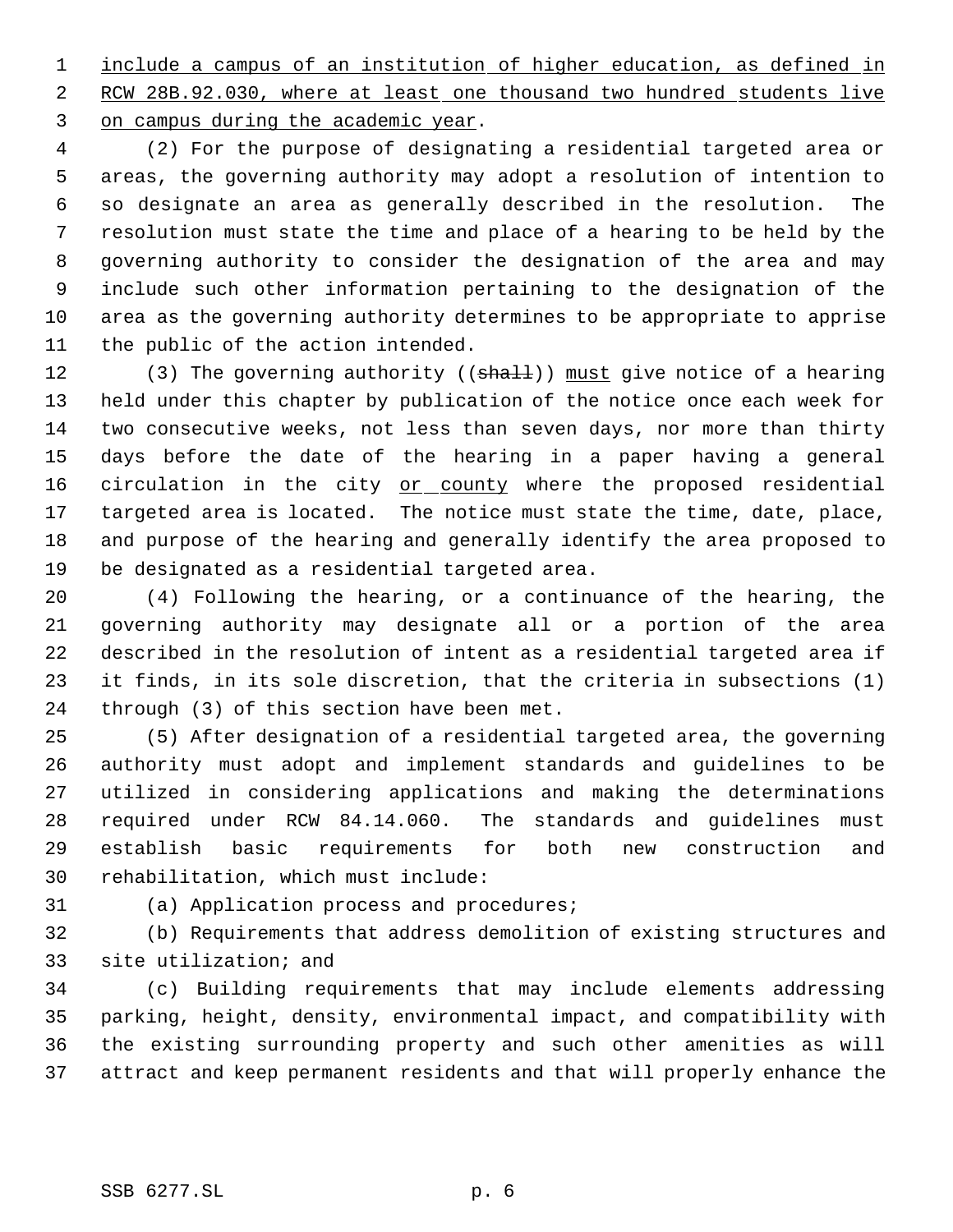livability of the residential targeted area in which they are to be located.

 (6) The governing authority may adopt and implement, either as conditions to eight-year exemptions or as conditions to an extended 5 exemption period under RCW  $84.14.020((+2))$   $(1)(a)(ii)(B)$ , or both, more stringent income eligibility, rent, or sale price limits, including limits that apply to a higher percentage of units, than the minimum conditions for an extended exemption period under RCW 9 84.14.020 $((+2))$   $(1)(a)(ii)(B)$ . For any multiunit housing located in 10 an unincorporated area of a county, a property owner seeking tax 11 <u>incentives under this chapter must commit to renting or selling at</u> 12 least twenty percent of the multifamily housing units as affordable 13 housing units to low and moderate-income households. In the case of multiunit housing intended exclusively for owner occupancy, the minimum 15 requirement of this subsection (6) may be satisfied solely through 16 housing affordable to moderate-income households.

 **Sec. 5.** RCW 84.14.050 and 2007 c 430 s 7 are each amended to read as follows:

 An owner of property seeking tax incentives under this chapter must complete the following procedures:

 (1) In the case of rehabilitation or where demolition or new 22 construction is required, the owner ((shall)) must secure from the governing authority or duly authorized representative, before commencement of rehabilitation improvements or new construction, verification of property noncompliance with applicable building and housing codes;

 (2) In the case of new and rehabilitated multifamily housing, the 28 owner ((shall)) must apply to the city or county on forms adopted by the governing authority. The application must contain the following:

 (a) Information setting forth the grounds supporting the requested exemption including information indicated on the application form or in the guidelines;

 (b) A description of the project and site plan, including the floor plan of units and other information requested;

 (c) A statement that the applicant is aware of the potential tax liability involved when the property ceases to be eligible for the incentive provided under this chapter;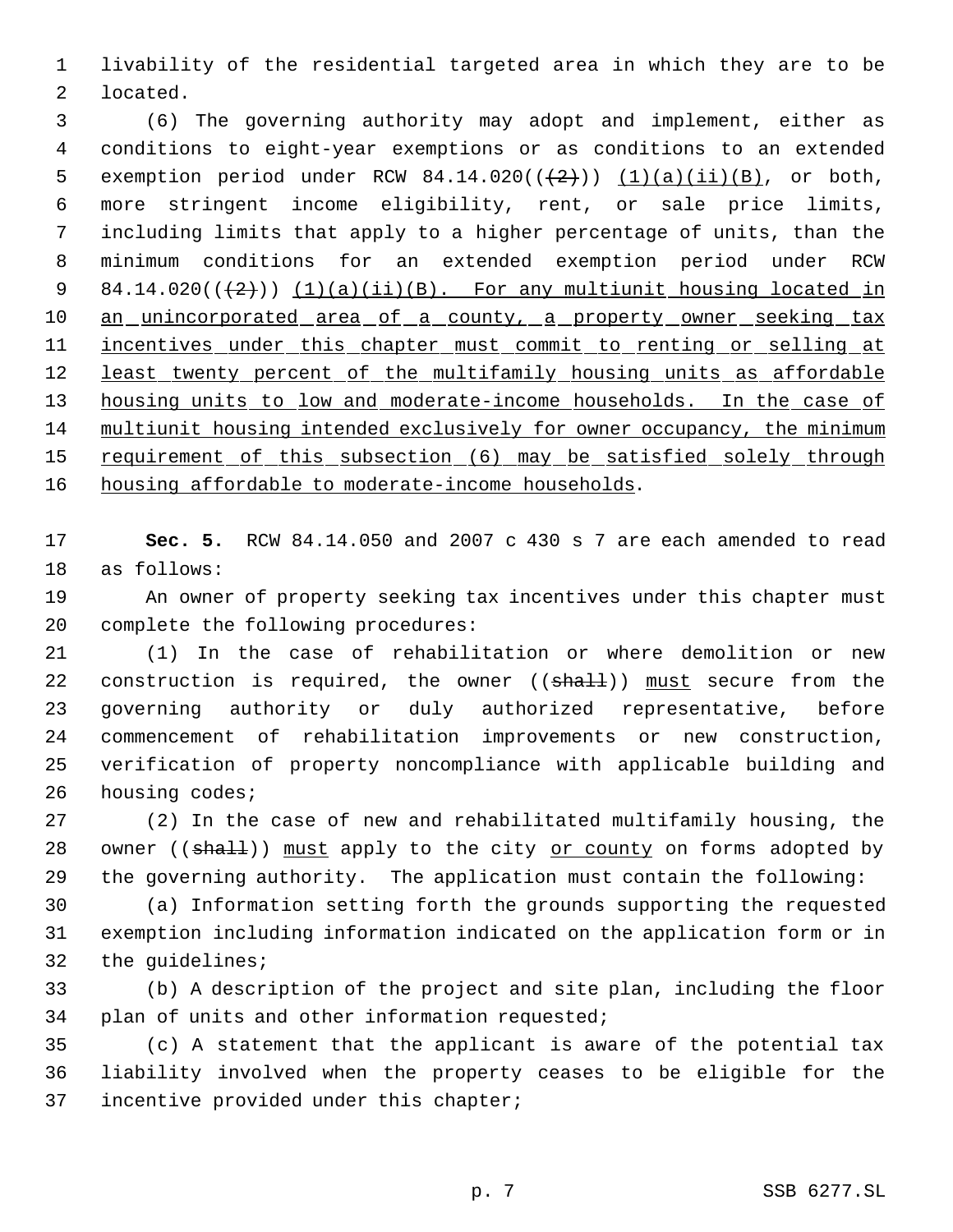(3) The applicant must verify the application by oath or affirmation; and

 (4) The application must be accompanied by the application fee, if any, required under RCW 84.14.080. The governing authority may permit the applicant to revise an application before final action by the governing authority.

 **Sec. 6.** RCW 84.14.060 and 2007 c 430 s 8 and 2007 c 185 s 2 are each reenacted and amended to read as follows:

 (1) The duly authorized administrative official or committee of the 10 city or county may approve the application if it finds that:

 (a) A minimum of four new units are being constructed or in the case of occupied rehabilitation or conversion a minimum of four additional multifamily units are being developed;

 (b) If applicable, the proposed multiunit housing project meets the affordable housing requirements as described in RCW 84.14.020;

 (c) The proposed project is or will be, at the time of completion, in conformance with all local plans and regulations that apply at the 18 time the application is approved;

 (d) The owner has complied with all standards and guidelines 20 adopted by the city or county under this chapter; and

 (e) The site is located in a residential targeted area of an urban center that has been designated by the governing authority in accordance with procedures and guidelines indicated in RCW 84.14.040.

 (2) An application may not be approved after July 1, 2007, if any part of the proposed project site is within a campus facilities master plan, except as provided in RCW 84.14.040(1)(d).

 **Sec. 7.** RCW 84.14.070 and 1995 c 375 s 10 are each amended to read as follows:

 (1) The governing authority or an administrative official or 30 commission authorized by the governing authority ((shall)) must approve or deny an application filed under this chapter within ninety days after receipt of the application.

33 (2) If the application is approved, the city ((shall)) or county 34 must issue the owner of the property a conditional certificate of acceptance of tax exemption. The certificate must contain a statement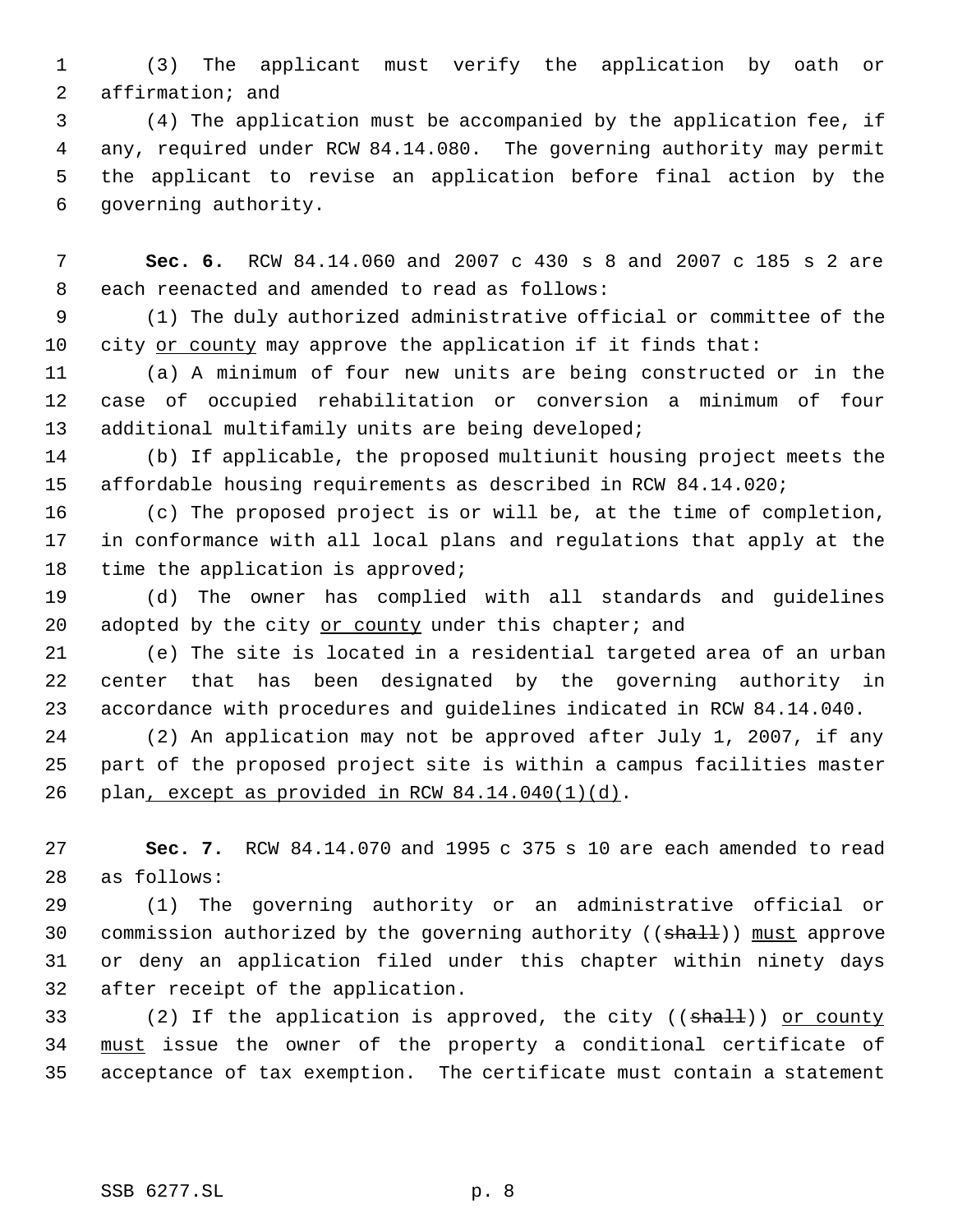by a duly authorized administrative official of the governing authority that the property has complied with the required findings indicated in 3 RCW ((84.14.050)) 84.14.060.

 (3) If the application is denied by the authorized administrative official or commission authorized by the governing authority, the 6 deciding administrative official or commission ((shall)) must state in writing the reasons for denial and send the notice to the applicant at the applicant's last known address within ten days of the denial.

 (4) Upon denial by a duly authorized administrative official or commission, an applicant may appeal the denial to the governing authority within thirty days after receipt of the denial. The appeal 12 before the governing authority  $((\text{with})$  must be based upon the record made before the administrative official with the burden of proof on the applicant to show that there was no substantial evidence to support the administrative official's decision. The decision of the governing body in denying or approving the application is final.

 **Sec. 8.** RCW 84.14.090 and 2007 c 430 s 9 are each amended to read as follows:

 (1) Upon completion of rehabilitation or new construction for which an application for a limited tax exemption under this chapter has been approved and after issuance of the certificate of occupancy, the owner  $((shalt))$  must file with the city or county the following:

 (a) A statement of the amount of rehabilitation or construction expenditures made with respect to each housing unit and the composite expenditures made in the rehabilitation or construction of the entire property;

 (b) A description of the work that has been completed and a statement that the rehabilitation improvements or new construction on the owner's property qualify the property for limited exemption under this chapter;

 (c) If applicable, a statement that the project meets the affordable housing requirements as described in RCW 84.14.020; and

 (d) A statement that the work has been completed within three years of the issuance of the conditional certificate of tax exemption.

 (2) Within thirty days after receipt of the statements required under subsection (1) of this section, the authorized representative of 37 the city ((shall)) or county must determine whether the work completed,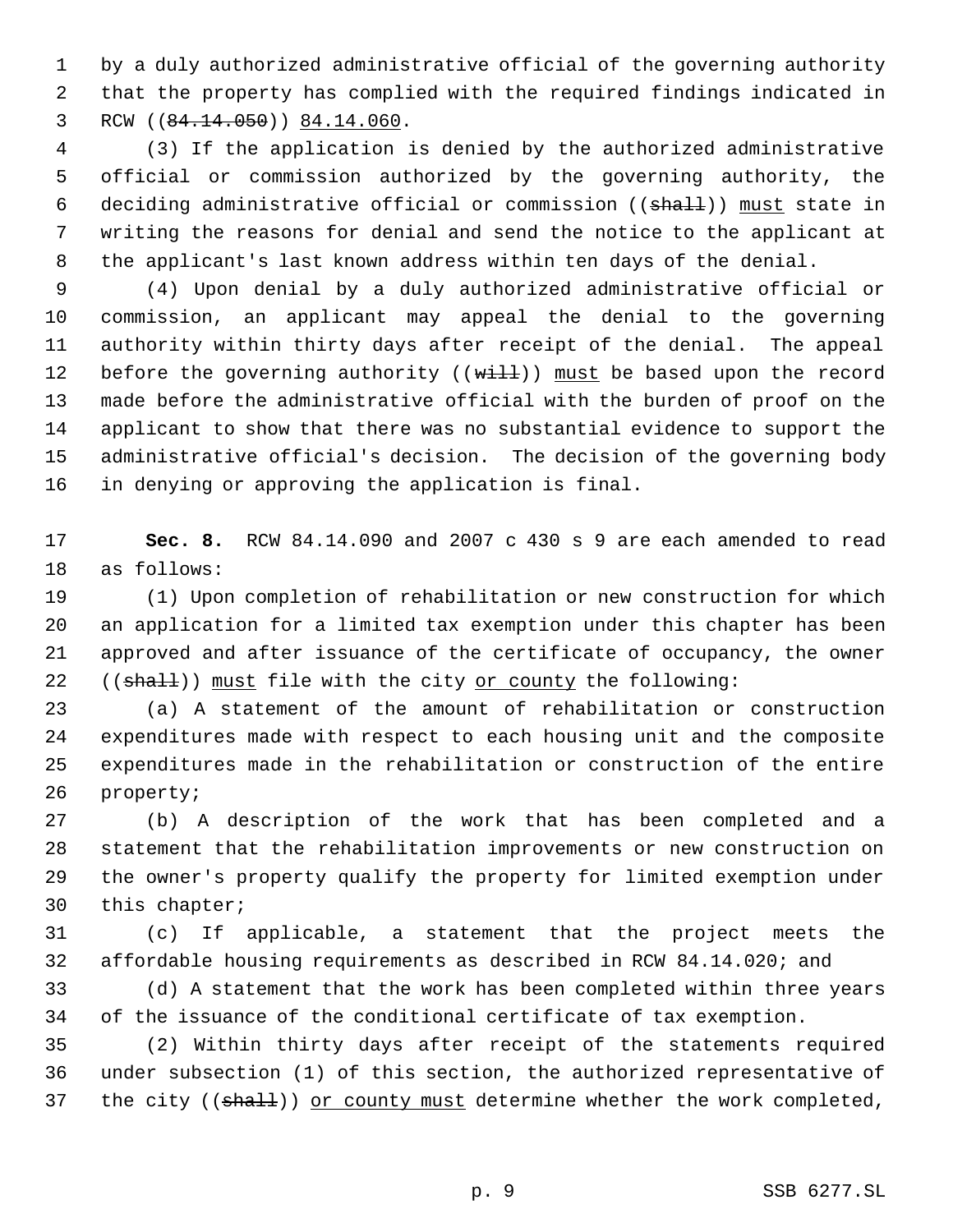and the affordability of the units, is consistent with the application 2 and the contract approved by the city or county and is qualified for a 3 limited tax exemption under this chapter. The city ((shall)) or county 4 must also determine which specific improvements completed meet the requirements and required findings.

 (3) If the rehabilitation, conversion, or construction is completed within three years of the date the application for a limited tax exemption is filed under this chapter, or within an authorized extension of this time limit, and the authorized representative of the city or county determines that improvements were constructed consistent with the application and other applicable requirements, including if applicable, affordable housing requirements, and the owner's property is qualified for a limited tax exemption under this chapter, the city 14 ((shall)) or county must file the certificate of tax exemption with the county assessor within ten days of the expiration of the thirty-day period provided under subsection (2) of this section.

17 (4) The authorized representative of the city ((shall)) or county 18 must notify the applicant that a certificate of tax exemption is not going to be filed if the authorized representative determines that:

 (a) The rehabilitation or new construction was not completed within three years of the application date, or within any authorized extension of the time limit;

 (b) The improvements were not constructed consistent with the application or other applicable requirements;

 (c) If applicable, the affordable housing requirements as described in RCW 84.14.020 were not met; or

 (d) The owner's property is otherwise not qualified for limited exemption under this chapter.

 (5) If the authorized representative of the city or county finds that construction or rehabilitation of multiple-unit housing was not completed within the required time period due to circumstances beyond the control of the owner and that the owner has been acting and could reasonably be expected to act in good faith and with due diligence, the 34 governing authority or the city or county official authorized by the governing authority may extend the deadline for completion of construction or rehabilitation for a period not to exceed twenty-four consecutive months.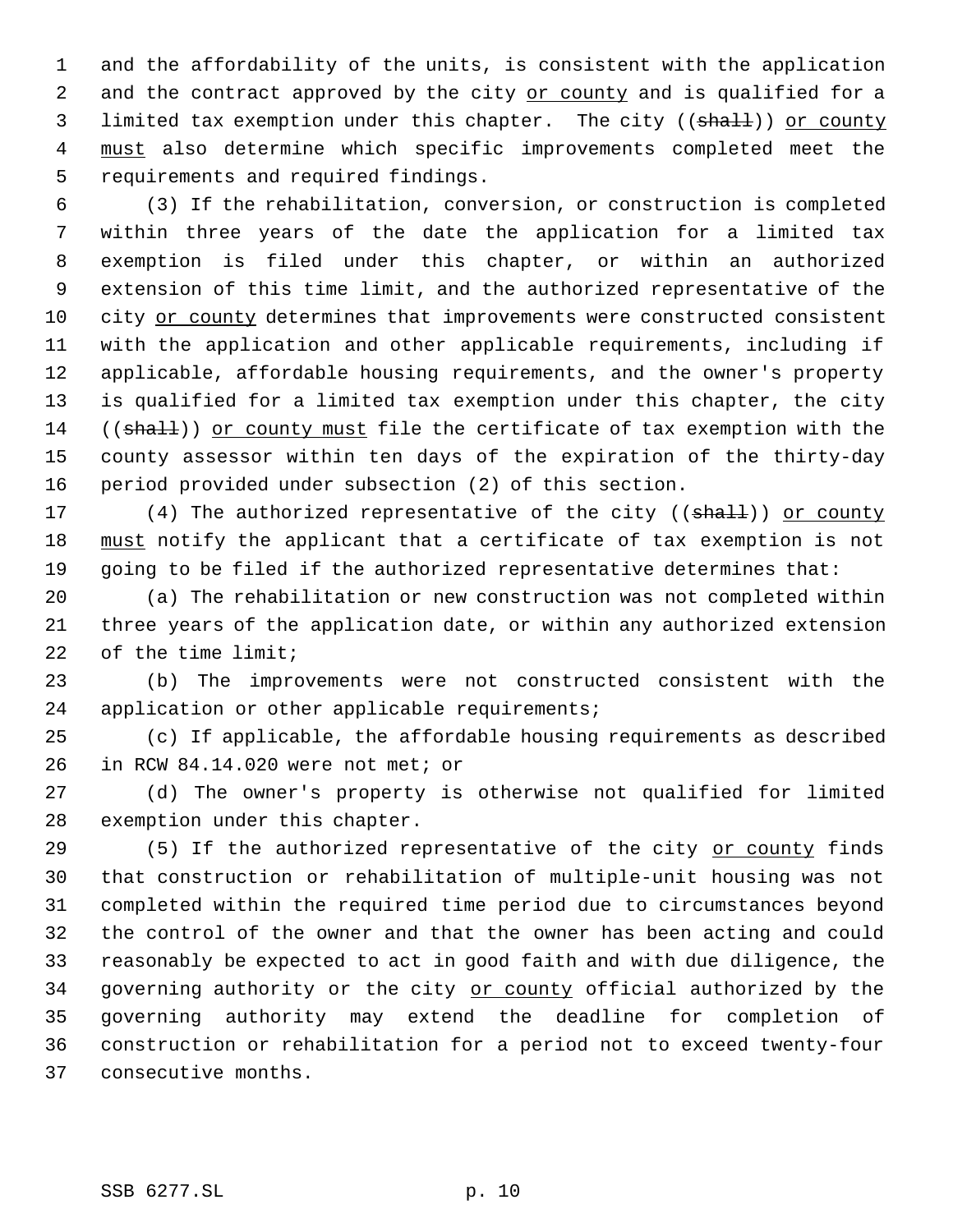(6) The governing authority may provide by ordinance for an appeal of a decision by the deciding officer or authority that an owner is not entitled to a certificate of tax exemption to the governing authority, 4 a hearing examiner, or other city or county officer authorized by the governing authority to hear the appeal in accordance with such reasonable procedures and time periods as provided by ordinance of the governing authority. The owner may appeal a decision by the deciding officer or authority that is not subject to local appeal or a decision by the local appeal authority that the owner is not entitled to a certificate of tax exemption in superior court under RCW 34.05.510 through 34.05.598, if the appeal is filed within thirty days of 12 notification by the city or county to the owner of the decision being challenged.

 **Sec. 9.** RCW 84.14.100 and 2007 c 430 s 10 are each amended to read as follows:

 (1) Thirty days after the anniversary of the date of the certificate of tax exemption and each year for the tax exemption period, the owner of the rehabilitated or newly constructed property 19 ((shall)) must file with a designated authorized representative of the city or county an annual report indicating the following:

 (a) A statement of occupancy and vacancy of the rehabilitated or newly constructed property during the twelve months ending with the anniversary date;

 (b) A certification by the owner that the property has not changed use and, if applicable, that the property has been in compliance with the affordable housing requirements as described in RCW 84.14.020 since 27 the date of the certificate approved by the city or county;

 (c) A description of changes or improvements constructed after issuance of the certificate of tax exemption; and

30 (d) Any additional information requested by the city or county in regards to the units receiving a tax exemption.

32 (2) All cities or counties, which issue certificates of tax exemption for multiunit housing that conform to the requirements of 34 this chapter, ((shall)) must report annually by December 31st of each 35 year, beginning in 2007, to the department of ((community, trade, and economic development)) commerce. The report must include the following information: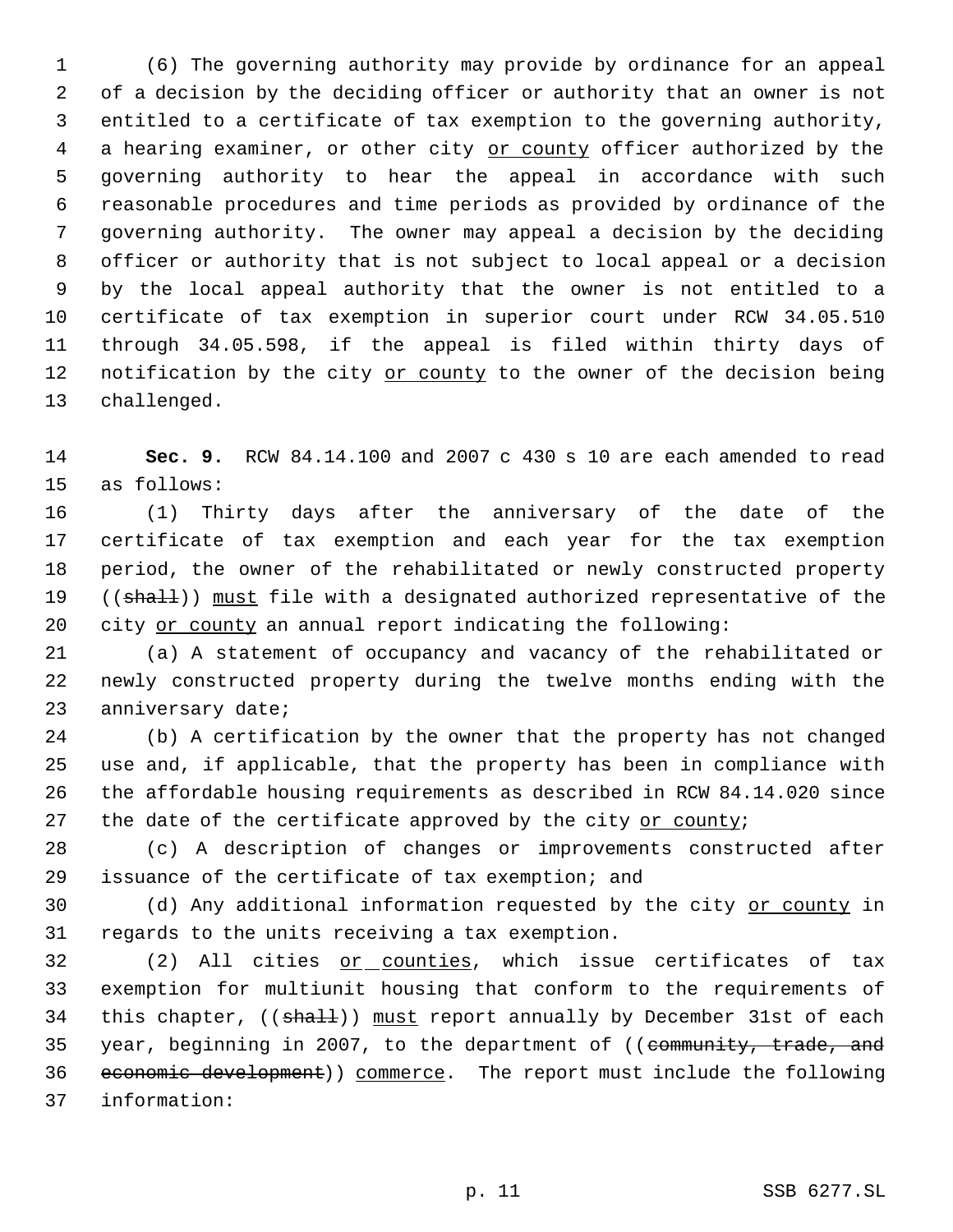(a) The number of tax exemption certificates granted;

(b) The total number and type of units produced or to be produced;

 (c) The number and type of units produced or to be produced meeting affordable housing requirements;

(d) The actual development cost of each unit produced;

 (e) The total monthly rent or total sale amount of each unit produced;

 (f) The income of each renter household at the time of initial occupancy and the income of each initial purchaser of owner-occupied units at the time of purchase for each of the units receiving a tax 11 exemption and a summary of these figures for the city or county; and

 (g) The value of the tax exemption for each project receiving a tax exemption and the total value of tax exemptions granted.

 **Sec. 10.** RCW 84.14.110 and 2007 c 430 s 11 are each amended to read as follows:

 (1) If improvements have been exempted under this chapter, the improvements continue to be exempted for the applicable period under RCW 84.14.020, so long as they are not converted to another use and continue to satisfy all applicable conditions. If the owner intends to convert the multifamily development to another use, or if applicable, if the owner intends to discontinue compliance with the affordable housing requirements as described in RCW 84.14.020 or any other 23 condition to exemption, the owner ((shall)) must notify the assessor within sixty days of the change in use or intended discontinuance. If, after a certificate of tax exemption has been filed with the county assessor, the authorized representative of the governing authority discovers that a portion of the property is changed or will be changed to a use that is other than residential or that housing or amenities no longer meet the requirements, including, if applicable, affordable housing requirements, as previously approved or agreed upon by contract 31 between the city or county and the owner and that the multifamily housing, or a portion of the housing, no longer qualifies for the exemption, the tax exemption must be canceled and the following must occur:

 (a) Additional real property tax must be imposed upon the value of the nonqualifying improvements in the amount that would normally be imposed, plus a penalty must be imposed amounting to twenty percent.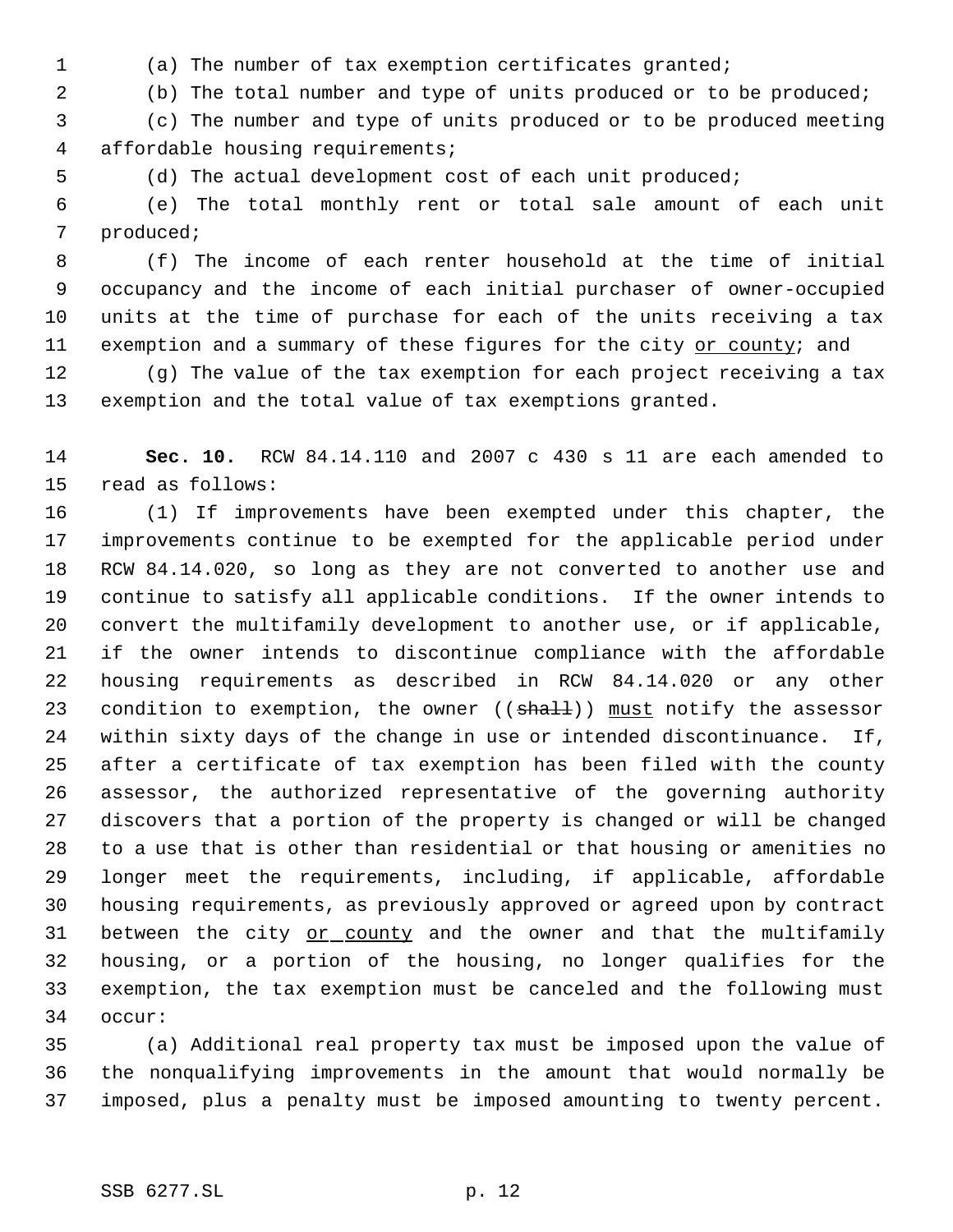This additional tax is calculated based upon the difference between the property tax paid and the property tax that would have been paid if it had included the value of the nonqualifying improvements dated back to 4 the date that the improvements were converted to a nonmultifamily use;

 (b) The tax must include interest upon the amounts of the additional tax at the same statutory rate charged on delinquent property taxes from the dates on which the additional tax could have been paid without penalty if the improvements had been assessed at a 9 value without regard to this chapter; and

 (c) The additional tax owed together with interest and penalty must become a lien on the land and attach at the time the property or portion of the property is removed from multifamily use or the amenities no longer meet applicable requirements, and has priority to and must be fully paid and satisfied before a recognizance, mortgage, judgment, debt, obligation, or responsibility to or with which the land may become charged or liable. The lien may be foreclosed upon expiration of the same period after delinquency and in the same manner provided by law for foreclosure of liens for delinquent real property taxes. An additional tax unpaid on its due date is delinquent. From the date of delinquency until paid, interest must be charged at the same rate applied by law to delinquent ad valorem property taxes.

 (2) Upon a determination that a tax exemption is to be canceled for a reason stated in this section, the governing authority or authorized 24 representative ((shall)) must notify the record owner of the property as shown by the tax rolls by mail, return receipt requested, of the determination to cancel the exemption. The owner may appeal the determination to the governing authority or authorized representative, within thirty days by filing a notice of appeal with the clerk of the governing authority, which notice must specify the factual and legal basis on which the determination of cancellation is alleged to be erroneous. The governing authority or a hearing examiner or other official authorized by the governing authority may hear the appeal. At the hearing, all affected parties may be heard and all competent evidence received. After the hearing, the deciding body or officer 35 ((shall)) must either affirm, modify, or repeal the decision of cancellation of exemption based on the evidence received. An aggrieved party may appeal the decision of the deciding body or officer to the superior court under RCW 34.05.510 through 34.05.598.